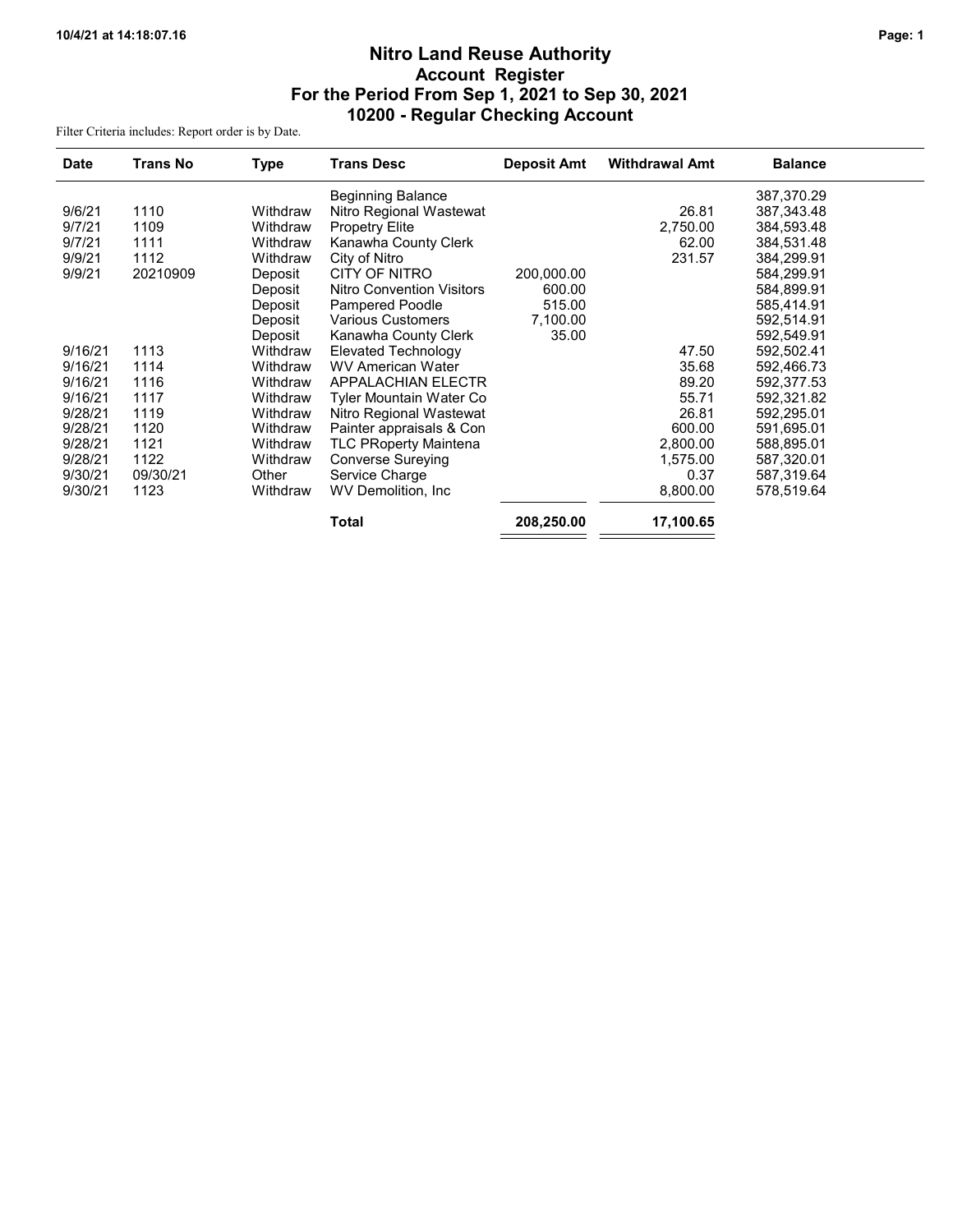#### Nitro Land Reuse Authority Balance Sheet September 30, 2021

## ASSETS

| <b>Current Assets</b><br>Regular Checking Account<br><b>Inventory-Property</b><br>Inventory-CITY | \$<br>578,519.64<br>18,529.82<br>71,925.62 |                  |
|--------------------------------------------------------------------------------------------------|--------------------------------------------|------------------|
| <b>Total Current Assets</b>                                                                      |                                            | 668,975.08       |
| Property and Equipment                                                                           |                                            |                  |
| <b>Furniture and Fixtures</b>                                                                    | 395.89                                     |                  |
| 21St Building                                                                                    | 165,274.20                                 |                  |
| 27th Street Building                                                                             | 53,067.16                                  |                  |
| 29th Street Land                                                                                 | 30,000.71                                  |                  |
| Accum. Depreciation -21 st Str                                                                   | (42, 285.32)                               |                  |
| Accum. Depreciation - 27th St                                                                    | (8,000.23)                                 |                  |
| Accum. Depreciation - Off Equi                                                                   | (205.86)                                   |                  |
| <b>Total Property and Equipment</b>                                                              |                                            | 198,246.55       |
| <b>Other Assets</b>                                                                              |                                            |                  |
| <b>Total Other Assets</b>                                                                        |                                            | 0.00             |
| <b>Total Assets</b>                                                                              |                                            | \$<br>867,221.63 |

## LIABILITIES AND CAPITAL

| <b>Current Liabilities</b>       |            |                 |
|----------------------------------|------------|-----------------|
| <b>Total Current Liabilities</b> |            | 0.00            |
| Long-Term Liabilities            |            |                 |
| Total Long-Term Liabilities      |            | 0.00            |
| <b>Total Liabilities</b>         |            | 0.00            |
| Capital                          |            |                 |
| \$<br>Fund Balance NLRA          | 529,129.43 |                 |
| Use Restricted City Contributi   | 149,780.00 |                 |
| Net Income                       | 188,312.20 |                 |
| Total Capital                    |            | 867,221.63      |
| Total Liabilities & Capital      |            | S<br>867,221.63 |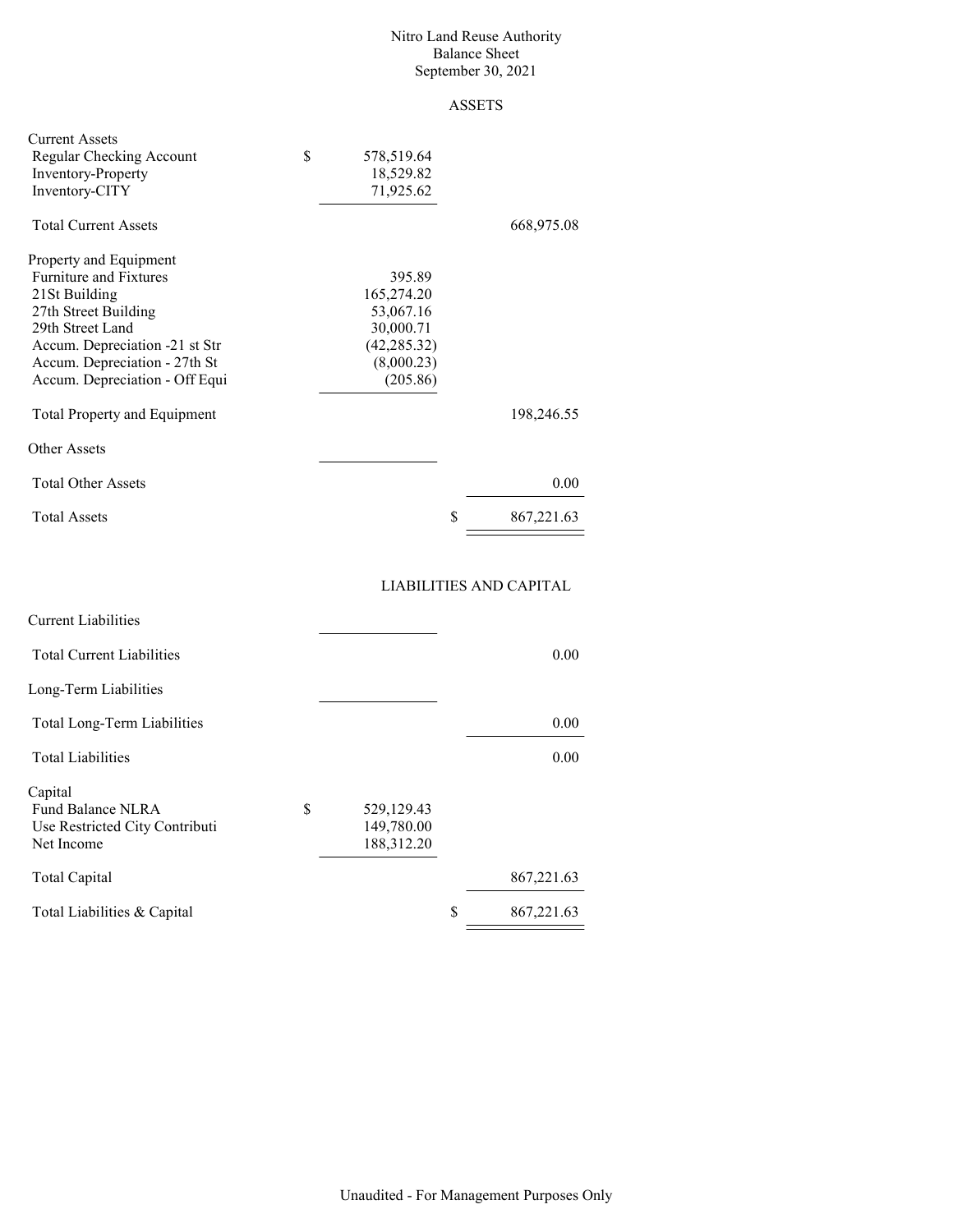### Nitro Land Reuse Authority Statement of Cash Flow For the three Months Ended September 30, 2021

| <b>Current Month</b>              | Year to Date                      |  |
|-----------------------------------|-----------------------------------|--|
| \$<br>191,149.35                  | \$<br>188,312.20                  |  |
| 0.00                              | 0.00                              |  |
| 191,149.35                        | 188,312.20                        |  |
|                                   |                                   |  |
| 0.00                              | 0.00                              |  |
|                                   |                                   |  |
| 0.00                              | 0.00                              |  |
| \$<br>191,149.35                  | \$<br>188,312.20                  |  |
| \$<br>578,519.64<br>(387, 370.29) | \$<br>578,519.64<br>(390, 207.44) |  |
| \$<br>191,149.35                  | \$<br>188,312.20                  |  |
|                                   |                                   |  |